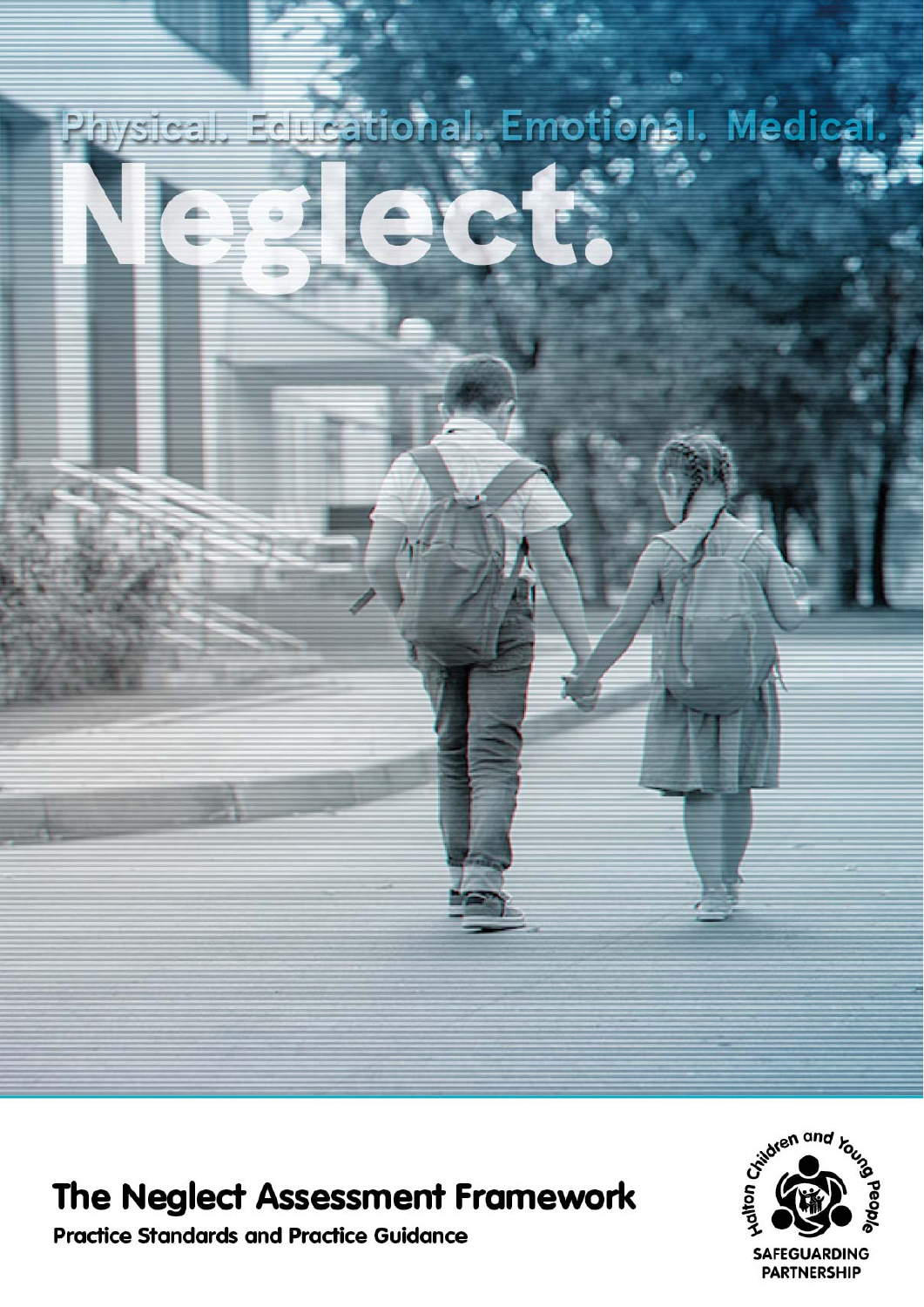

## **The Neglect Assessment Framework**

### **Practice Standards and Practice Guidance**

### **Introduction**

It can be difficult for practitioners to recognise the signs of neglect because there is unlikely to have been a significant incident or event that highlights neglect as a concern; it is more likely that there will be a series of issues or worries over a period of time that, taken together, demonstrate that the child is in need or at risk.

This Neglect Assessment Framework has been developed to:

- assist professionals in identifying and assessing neglect
- inform multi agency planning when the needs of a child are being neglected
- set out multi agency practice standards for use in Halton

The framework includes

- practice guidance
- practice standards
- the neglect screening tool
- the home conditions assessment tool
- the neglect assessment tool

### **Practice Guidance**

The way in which we understand and define neglect can determine how we respond to it. This neglect assessment framework provides a structure and focus for practitioners to work with neglect across the partnership, and at all levels of support from Early Help to Child in Need and Child Protection planning. It also sets out how the neglect toolsshould be used to inform areas of key decision making for individual children within Halton.

### **The Neglect Screening Tool**



### **Using the Screening Tool**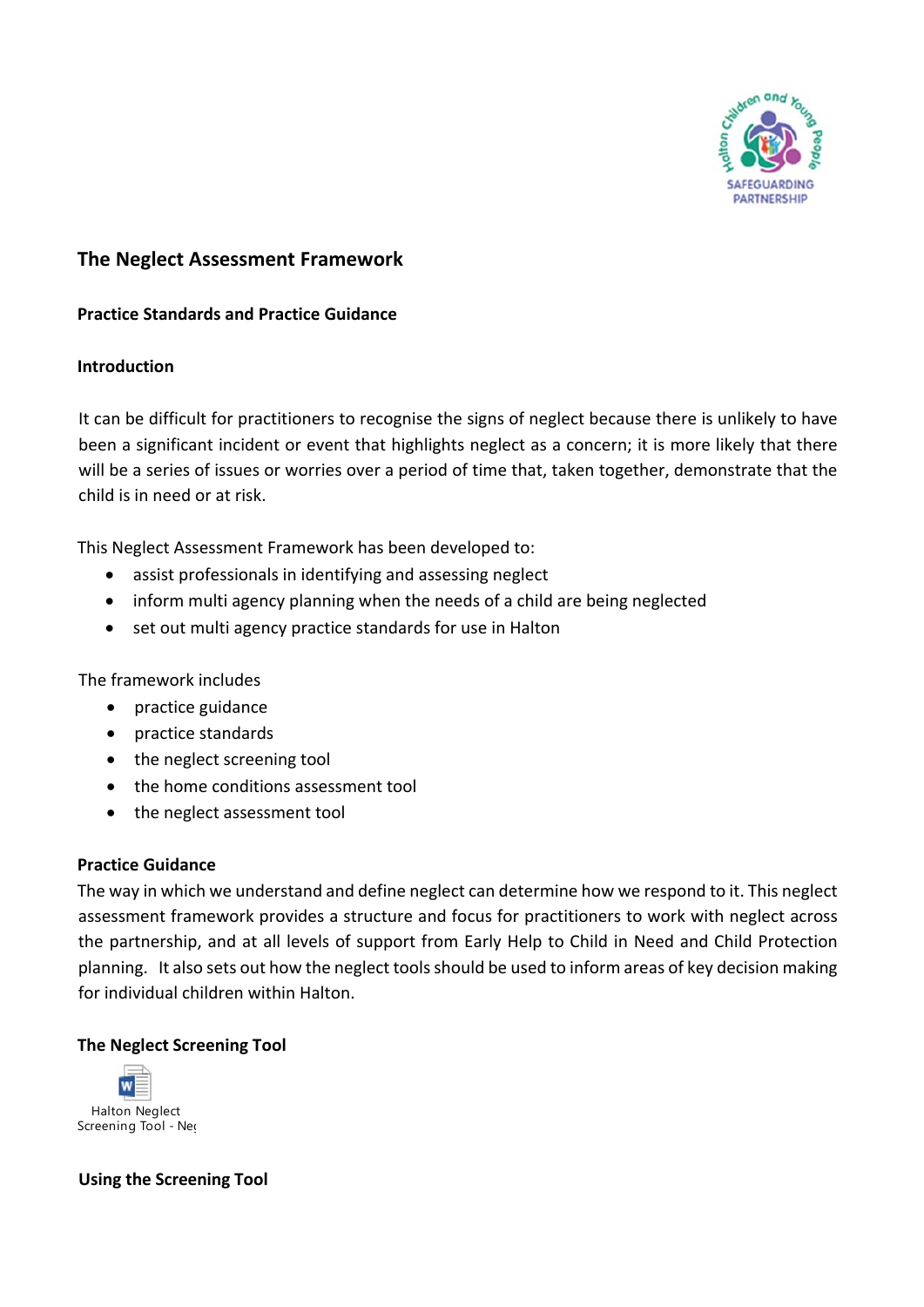The tool is intended for use by any individual working with children and families as a means to quickly identify if their worry about a child/young person relates to neglect; it supports the practitioner to focus their thinking and potentially link a series of low level worries and identify a wider concern of neglect. The tool is straight forward and easy to use and you do not need to have accessed any bespoke training to use the tool effectively. It is designed to be applicable to all ages of children and should help you to identify:

- the signs of neglect at an early stage
- the need for further action
- Which agency/organisation/practitioner will progress further assessment/intervention if needed.

### **When to use the tool:**

### **Practice Guidance**

- To support discussion with a family (but not to be used as a checklist with them)
- In one to one supervision
- As a framework for reflective discussions with other involved professionals

### **Practice Standards**

- Any contact with ICART where there is worry about neglect must be supported by a Neglect Screening Tool
- ICART will not accept any contact or referral where neglect is a feature unless the referral has an up to date screening tool attached. The only exception to this will be that delay in progressing the contact may place a child at increased risk. ICART practitioners must clearly record the reason for any exceptions on the child's individual contact or referral record.
- When there is an existing multi agency plan for a child and concern about neglect is beginning to emerge the screening tool must be used to inform if there needs to be further multi agency focus/activity in this area.

### **Home Conditions Assessment Tool**



### **Using the assessment tool**

The Home Conditions Assessment Tool is a short assessment of the physical aspects of the home conditions and the impact this can have on the children who live there. It is designed to be applicable to all ages of children and the impact will differ depending on the age and development of the child.

For example, a badly soiled floor will have a different impact on a child who is crawling, when compared to an older child.

Again it is a simple, easy to use tool and you do not need to have accessed any bespoke training to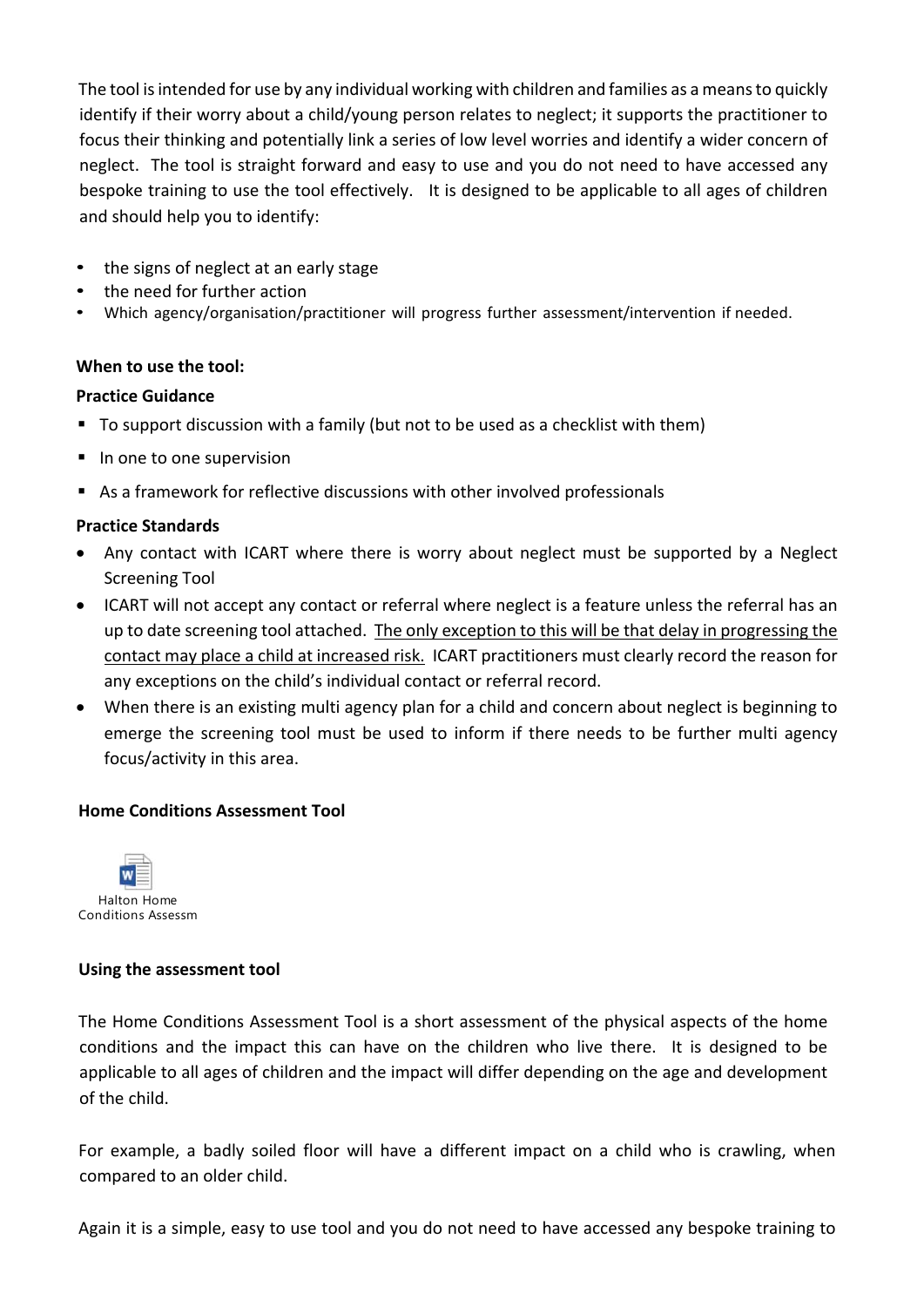use it effectively

### **When to use the tool:**

### **Practice Guidance**

- To support discussion with a family
- In one to one supervision
- As a framework for reflective discussions with other involved professionals

### **Practice Standards**

- Any contact with ICART where there is worry about home conditions must be supported by a Home Conditions Assessment Tool.
- ICART will not accept any contact or referral where home conditions are a significant feature unless the referral has an up to date assessment tool attached. The only exception to this will be that delay in progressing the contact may place a child at increased risk. ICART practitioners must clearly record the reason for any exceptions on the child's individual contact or referral record.
- When there is an existing multi-agency plan for a child and concern about Home Conditions is beginning to emerge the screening tool must be used to inform if there needs to be further multi‐ agency focus/activity in this area.
- A completed assessment tool must be used in the development of any multi agency plan be that Early Help (MAP) Child in Need or Child Protection. The effectiveness of the plan in supporting sustained improvement in home conditions will be measured using a review assessment completed no less than every 8 weeks.
- Any professional disagreements about the quality of home conditions and the impact on individual children will require a joint assessment to be undertaken to support resolution.
- Any plan to step up or down from Child Protection, Child in Need or MAP where home conditions has been a significant concern will be informed by a Home Conditions Assessment.

### **The Neglect Assessment Tool**



### **Using the Neglect Assessment Tool**

This Neglect Assessment Tool has been developed to assist professionals in identifying and assessing neglect, and to inform planning where there are concerns that the quality of the care of to a child or young person that suggests that their needs are being neglected. It is an assessment guide and does not require specific to training in its use.

### **When to use the tool:**

### **Practice Guidance**

■ To support discussion with a family